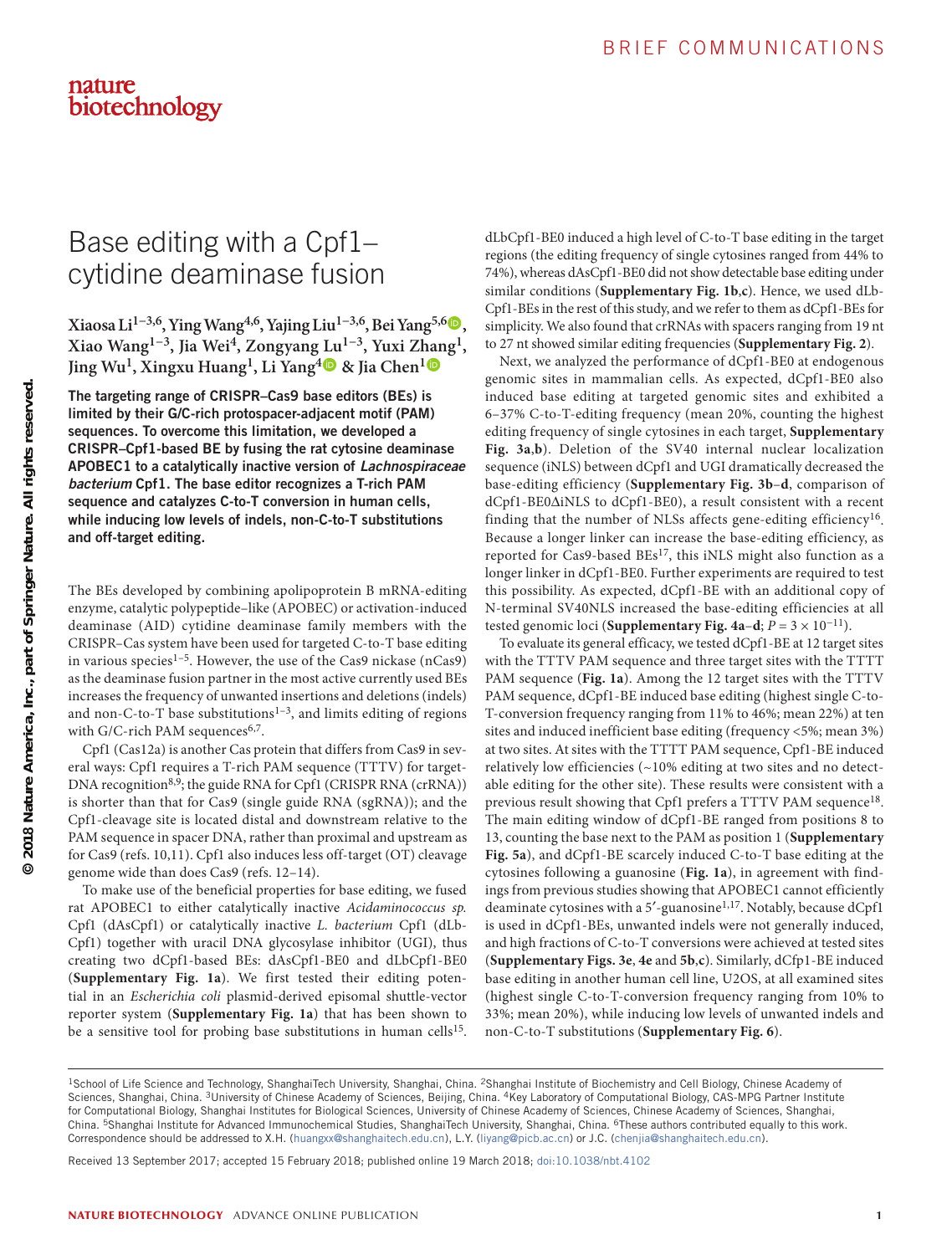# BRIEF COMMUNICATIONS



<span id="page-1-0"></span>Figure 1 Base editing mediated by dCpf1-BE. (a) Determination of dCpf1-BE-induced base-editing frequency at every single cytosine in the indicated spacer region. The dCpf1-BE showed inefficient C-to-T base editing at the cytosines following a guanosine (shaded gray). The cytosines were counted with the base proximal to the PAM setting as position 1. (b) Comparison of base editing mediated by dCpf1-based and Cas9-based BEs. The C-to-T-editing frequencies of the indicated cytosines, the fractions of cytosine substitutions and the indel frequencies were individually determined at the indicated genomic target sites under different conditions. The target-site sequences and editing windows of dCpf1-BE and Cas9-BEs are shown. NT, nontransfected. Asterisk denotes an unusually high basal indel frequency (or amplification, sequencing or alignment artifact) at the examined RUNX1 site in the nontransfected 293FT cells. Data are shown as means  $\pm$  s.d. from three independent experiments.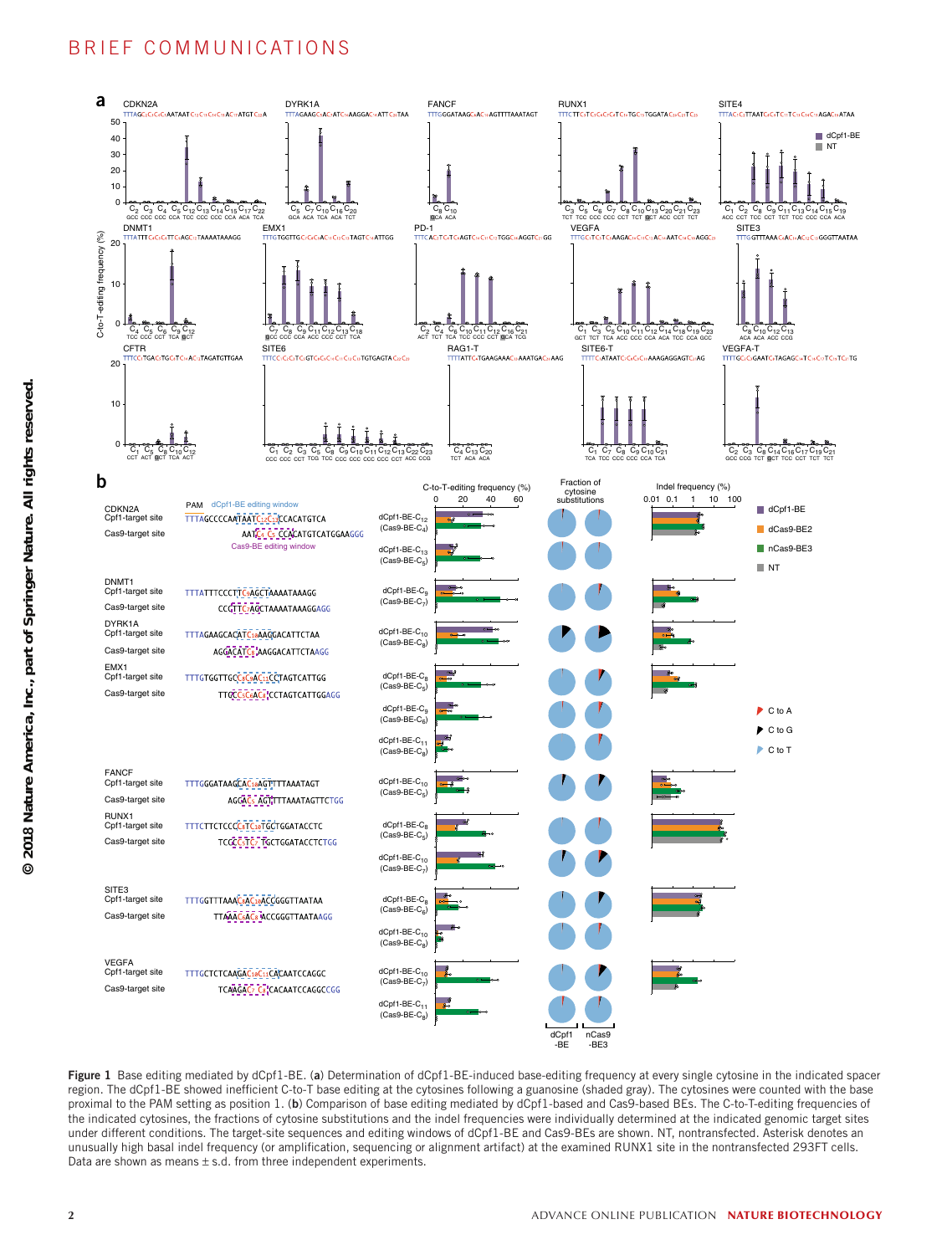# B R I E F COMMUNICATIONS



<span id="page-2-0"></span>Figure 2 Improvements in dCpf1-BE. (a) Mutating APOBEC1 in dCpf1-BE to narrow down the editing window. The C-to-T-editing frequency at every single cytosine was individually determined in the indicated genomic target sites under different conditions. The target-site sequences and the narrowed editing windows of dCpf1-BE are shown. The major editing sites (C<sub>10</sub>-C<sub>12</sub>) are in salmon, and the minor editing sites (C<sub>1</sub>-C<sub>9</sub> and C<sub>13</sub>-C<sub>23</sub>) are in green. Means ± s.d. from three independent experiments are shown in a and b. (b) The ratios of major editing to minor editing, determined at the indicated genomic target sites. (c) Statistical analysis of the normalized ratios of major editing to minor editing, with those induced by dCpf1- BE set to 100%. dCpf1-BE-YE induced a significantly higher ratio of major editing to minor editing. The median, interquartile range (IQR) and 1.5× IQR are shown. *n* = 15 independent samples from 3 independent experiments. *P* values from one-tailed Student's *t* test are shown in c, e and g.  $(d-g)$  The addition of free UGI enhances the purity of editing outcomes induced by dCpf1-BEs. The fractions  $(d,f)$  and statistical analyses  $(e,g)$  of cytosine substitutions at the indicated editing positions under the indicated conditions are shown. dCpf1-eBE and dCpf1-eBE-YE induced significantly purer C-to-T-editing outcomes than did dCpf1-BE and dCpf1-BE-YE (e,g). Data are shown as median and IQR. *n* = 9 independent samples from 3 independent experiments. (h) Summary of Cas9-based and dCpf1-based BEs. Left, schematic diagrams illustrating the complexes of Cas9-BE–sgRNA–target DNA and dCpf1-BE–crRNA–target DNA. Right, list of relevant features in Cas9-based and dCpf1-based BE systems. Comparisons are based on base editing at DYRK1A-, FANCF- and RUNX1-target sites.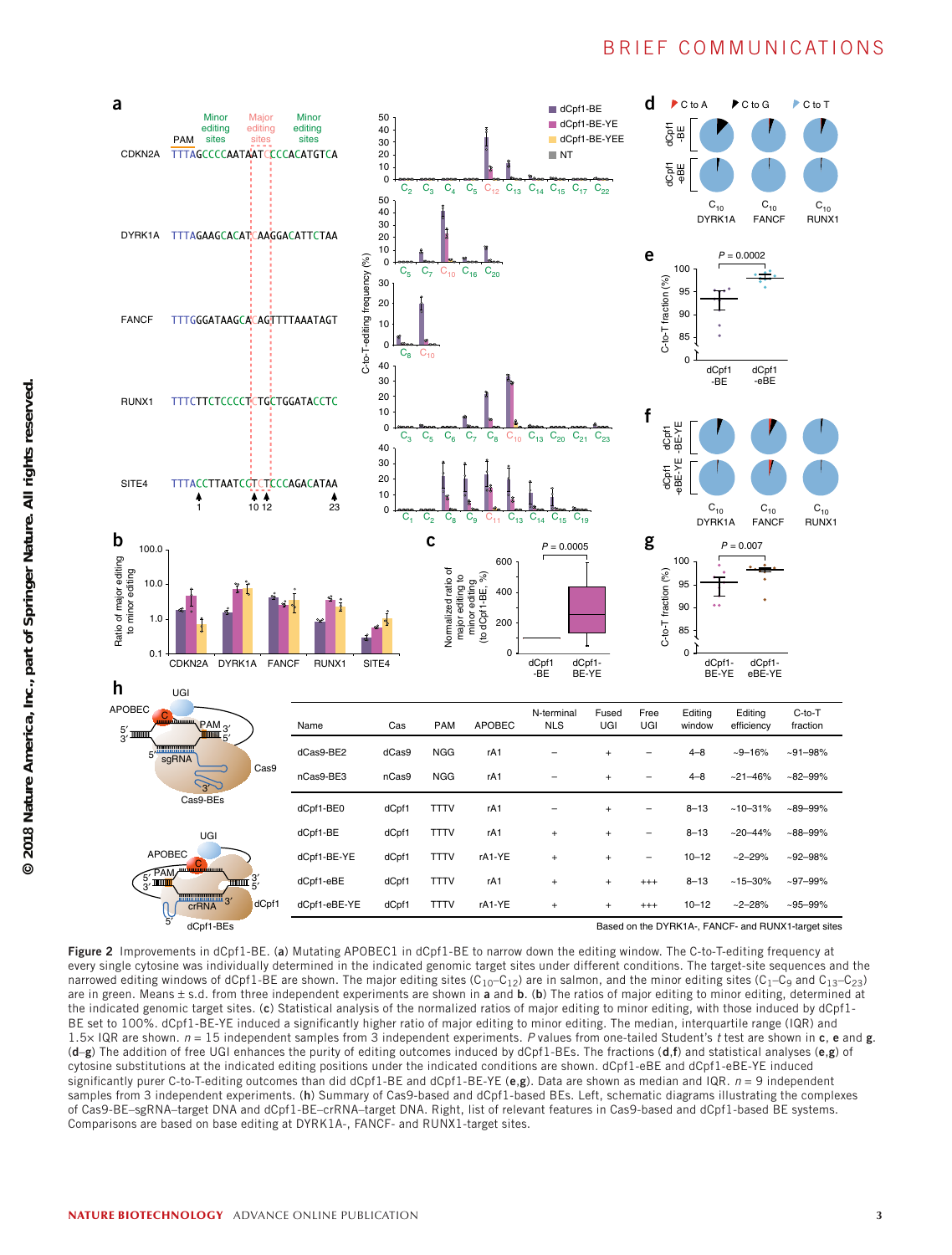# BRIEF COMMUNICATIONS

Furthermore, we examined possible OT base editing induced by dCpf1-BE at 40 predicted OT sites<sup>[19](#page-3-15)</sup> for eight crRNAs (five OT sites per crRNA) and found OT base editing for one crRNA at three sites (**Supplementary Fig. 7**). Although previous findings have shown that Cpf1 nuclease has a high specificity of gene editing $12-14$ , and we also found herein that dCpf1-BE induced a low level of base editing at *in silico*–predicted OT sites, other experimentally characterized Cpf1 OTs can be further examined in the dCpf1-BE system to test specificity. It will also be interesting to compare the specificity of dCpf1-BE with high-fidelity Cas9-based BE3 (HF-BE3)<sup>20</sup> and to use an engi-neered Cpf1 nuclease with improved specificity<sup>[21](#page-3-17)</sup> for additional Cpf1 BEs. Finally, assaying a 44-nt region outside the spacer sequence, we rarely detected C-to-T base conversions (**Supplementary Fig. 8**).

Next, we compared the editing efficiency of dCpf1-BE with those of different Cas9-BEs at eight target sites where the editing windows of dCpf1-BE (position 8–13) and Cas9-BEs (position 4–8) overlap. dCpf1-BE generally induced higher editing frequencies than did dCas9-BE2 at the 14 commonly editable cytosines, and it reached or exceeded the editing level induced by nCas9-BE3 at 5 of the 14 editable cytosines (**[Fig. 1b](#page-1-0)**, C-to-T-editing frequency). However, we cannot rule out the possibility that the greater number of NLSs and the longer linker between dCpf1 and UGI might have contributed to the performance of dCpf1-BE compared with nCas9-BE3. At the other nine commonly editable cytosines, dCpf1-BE induced lower base-editing levels than did nCas9-based BE3 (**[Fig. 1b](#page-1-0)**). Notably, in all cases, dCpf1-BE induced fewer indels and non-C-to-T substitutions than did nCas9-BE3 (**[Fig. 1b](#page-1-0)** and **Supplementary Fig. 5d**;  $P = 5 \times 10^{-10}$ ). Notably, recent efforts have been applied to enhance nCas9-based BEs (eBE and BE4) by using additional UGIs to decrease indels and non-C-to-T conversions[17,](#page-3-13)[22](#page-3-18). Although no conclusive reports to date have described a Cpf1 nickase, such enzymes would be developed in the future and might be useful to increase base-editing efficiency.

To further narrow the 6-nt editing window of dCpf1-BE (positions 8–13; **Supplementary Fig. 5a**) and to decrease multiple C-to-T base conversions (**Supplementary Fig. 9**), we introduced mutations (W90Y and R126E) into the APOBEC domain that have previously been shown to narrow the editing window in nCas9-BE3 (ref. [6](#page-3-3)) (**Supplementary Fig. 10a**). In four of the five tested genomic loci, dCpf1-BE-YE retained ~30–90% of the original editing efficiency at its highly preferred editing positions (major editing sites, positions 10–12; **[Fig. 2a](#page-2-0)**) but showed markedly lower editing efficiencies elsewhere in the spacer region (minor editing sites, positions 1–9 and 13–23; **[Fig. 2a](#page-2-0)**), thus leading to increased ratios of major editing to minor editing (**[Fig. 2b](#page-2-0)**). The ratios of major editing to minor editing induced by dCpf1-BE-YE, after normalization to dCpf1-BE (**Supplementary Fig. 10b**), increased approximately two- to threefold (**[Fig. 2c](#page-2-0)**; *P* = 0.0005). As expected, dCpf1-BE-YE also yielded a higher fraction of single C-to-T substitutions than did dCpf1-BE when two or more cytosines were in the editing window (**Supplementary Fig. 10c**,**d**). dCpf1-BE-YEE with a third mutation (R132E) decreased the base-editing frequency at all editing positions to near-background levels (**[Fig. 2a](#page-2-0)**). Similarly to dCpf1-BE, both dCpf1-BE-YE and dCpf1- BE-YEE scarcely induced unwanted indels (**Supplementary Fig. 10e**). Thus, base editing was able to be specifically narrowed to a 3-nt window (positions 10–12) by dCpf1-BE-YE, although the editing efficiency was also strongly decreased.

Fewer non-C-to-T substitutions were induced by dCpf1-BE than by nCas9-BE3 (**[Fig. 1b](#page-1-0)**), but these substitutions were still noticeable at some editing sites (DYRK1A- $C_{10}$ , FANCF- $C_{10}$  and RUNX1- $C_{10}$ ; **[Fig. 1b](#page-1-0)**, fractions of cytosine substitutions). Coexpressing extra UGI proteins has been shown to substantially decrease these unintended

non-C-to-T substitutions[17,](#page-3-13)[22.](#page-3-18) We therefore added three copies of 2A-UGI sequences to the 3′ end of the dCpf1-BE coding region to construct dCpf1-eBE (**Supplementary Fig. 11a**). As expected, the formation of non-C-to-T substitutions was suppressed in dCpf1-eBEmediated editing (**[Fig. 2d](#page-2-0)**). As a result, the fraction of C-to-T substi-tutions was further enhanced ([Fig. 2e](#page-2-0);  $P = 0.0002$ ) while the editing efficiencies remained largely unchanged (**Supplementary Fig. 11b**, comparison of dCpf1-eBE and dCpf1-BE). Similarly, the C-to-T fraction was also increased in dCpf1-eBE-YE-mediated base editing (**[Fig. 2f](#page-2-0)**,**g**, *P* = 0.007, and **Supplementary Fig. 11d**) with little influence on the editing efficiency (**Supplementary Fig. 11e**). Moreover, both dCpf1-eBE and dCpf1-eBE-YE induced almost undetected indels at all examined genomic loci (**Supplementary Fig. 11c**,**f**).

In summary, we developed a series of CRISPR–Cpf1-based BEs that can perform targeted base editing with very low levels of indel formation and non-C-to-T substitutions (**[Fig. 2h](#page-2-0)**), and can facilitate base editing in A/T-rich regions. In the future, we expect that other Cpf1 enzymes (for example, FnCpf1 which recognizes a TTN PAM[8](#page-3-5)) or engineered Cpf1 mRNA and crRNA[23](#page-3-19) may be used to further enhance dCpf1-BEs.

### **METHODS**

Methods, including statements of data availability and any associated accession codes and references, are available in the online [version](http://dx.doi.org/10.1038/nbt.4102) of the [paper.](http://dx.doi.org/10.1038/nbt.4102)

*Note: Any Supplementary Information and Source Data files are available in the [online](http://dx.doi.org/10.1038/nbt.4102) [version](http://dx.doi.org/10.1038/nbt.4102) of the paper.*

### **Acknowledgments**

This work was supported by grants 2014CB910600 (L.Y.) from MOST; grants 31600619 (B.Y.), 31600654 (J.C.), 31471241 (L.Y.), 31730111 (L.Y.) and 91540115 (L.Y.) from NSFC; and grants 16PJ1407000 (J.C.) and 16PJ1407500 (B.Y.) from the Shanghai Municipal Science and Technology Commission.

### **AUTHOR CONTRIBUTIONS**

J.C., X.H. and L.Y. conceived, designed and supervised the project. J.C. managed the project. X.L. and Y.L. performed most experiments on plasmid construction and cell culture with the help of X.W., Z.L., Y.Z. and J. Wu. J. Wei. prepared libraries for deep sequencing, and Y.W. performed bioinformatics analyses, supervised by L.Y. J.C., B.Y. and L.Y. wrote the paper with input from all authors.

#### **COMPETING INTERESTS**

The authors declare no competing interests.

Reprints and permissions information is available online at [http://www.nature.com/](http://www.nature.com/reprints/index.html) [reprints/index.html.](http://www.nature.com/reprints/index.html) Publisher's note: Springer Nature remains neutral with regard to jurisdictional claims in published maps and institutional affiliations.

- <span id="page-3-0"></span>1. Komor, A.C., Kim, Y.B., Packer, M.S., Zuris, J.A. & Liu, D.R. *Nature* 533, 420–424 (2016).
- 2. Nishida, K. *et al. Science* 353, aaf8729 (2016).
- <span id="page-3-2"></span>3. Kim, K. *et al. Nat. Biotechnol.* 35, 435–437 (2017).
- 4. Zong, Y. *et al. Nat. Biotechnol.* 35, 438–440 (2017).
- <span id="page-3-1"></span>5. Li, G. *et al. Protein Cell* 8, 776–779 (2017).
- <span id="page-3-3"></span>6. Kim, Y.B. *et al. Nat. Biotechnol.* 35, 371–376 (2017).
- <span id="page-3-4"></span>7. Kleinstiver, B.P. *et al. Nature* 523, 481–485 (2015).
- <span id="page-3-5"></span>8. Zetsche, B. *et al. Cell* 163, 759–771 (2015).
- <span id="page-3-6"></span>9. Yamano, T. *et al. Cell* 165, 949–962 (2016).
- <span id="page-3-7"></span>10. Stella, S., Alcón, P. & Montoya, G. *Nature* 546, 559–563 (2017).
- <span id="page-3-8"></span>11. Swarts, D.C., van der Oost, J. & Jinek, M. *Mol. Cell* 66, 221–233.e224 (2017).
- <span id="page-3-9"></span>12. Kim, D. *et al. Nat. Biotechnol.* 34, 863–868 (2016). 13. Kleinstiver, B.P. *et al. Nat. Biotechnol.* 34, 869–874 (2016).
- <span id="page-3-10"></span>14. Yan, W.X. *et al. Nat. Commun.* 8, 15058 (2017).
- <span id="page-3-11"></span>15. Chen, J., Miller, B.F. & Furano, A.V. *eLife* 3, e02001 (2014).
- <span id="page-3-12"></span>16. Staahl, B.T. *et al. Nat. Biotechnol.* 35, 431–434 (2017).
- <span id="page-3-13"></span>17. Komor, A.C. *et al. Sci. Adv.* 3, eaao4774 (2017).
- <span id="page-3-14"></span>18. Kim, H.K. *et al. Nat. Methods* 14, 153–159 (2017).
- <span id="page-3-15"></span>19. Bae, S., Park, J. & Kim, J.S. *Bioinformatics* 30, 1473–1475 (2014).
- <span id="page-3-16"></span>20. Rees, H.A. *et al. Nat. Commun.* 8, 15790 (2017).
- <span id="page-3-17"></span>21. Gao, L. *et al. Nat. Biotechnol.* 35, 789–792 (2017).
- <span id="page-3-18"></span>22. Wang, L. *et al. Cell Res.* 27, 1289–1292 (2017).
- <span id="page-3-19"></span>23. Li, B. *et al. Nat. Biomed. Eng.* 1, 0066 (2017).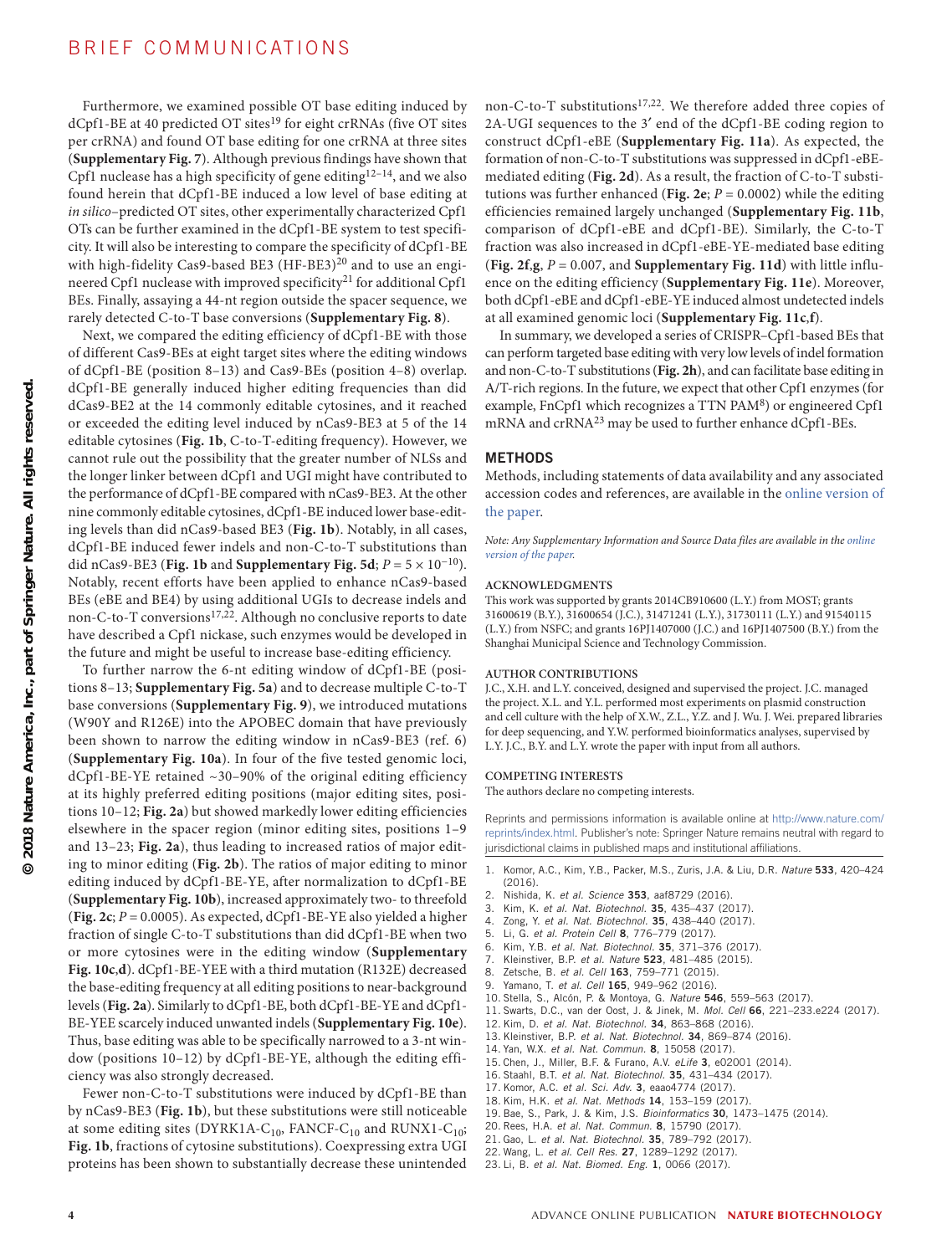### ONLINE METHODS

**Plasmid construction.** pST1374-Lb-Cpf1-NLS was commercially synthesized. Two primer sets (LB\_D971A\_F/LB\_R4635 and LB\_D971A\_R/LB\_F2096) were used to amplify the D832A-containing fragment LbCpf1-D832A. Then two primer sets (LB\_E1006A\_F/LB\_E1006A\_R and LB\_D1225A\_F/LB\_ D1225A\_R) were used to introduce the mutations E925A and D1148A. The D832A-, E925A- and D1148A-containing dLbCpf1 was cloned into PstIand ApaI-linearized pST1374-LbCpf1-NLS with a Clone Express (Vazyme, C112-02) plasmid-recombination kit to generate the dLbCpf1 expression plasmid pST1374-dLbCpf1-NLS. Two primer sets (LB\_BE3\_F1/LB\_BE3\_R1 and LB\_BE3\_F2/CPF\_BE3\_fu\_R2) were used to amplify the dLbCpf1-SV40 NLS-UGI fragment, which was cloned into SmaI- and PmeI-linearized pCMV-BE3 to generate the dLbCpf1-BE0 (dCpf1-BE0) expression vector pCMV-Apobec1-XTEN-dLbCpf1(D832A/E1006A/D1125A)-SV40NLS-SGGS-UGI-SV40NLS.

pST1374-As-Cpf1-NLS was commercially synthesized. Two primer sets (AS\_D917A\_F/AS\_R4871 and AS\_D917A\_R/AS\_F2155) were used to amplify the D908A-containing fragment AsCpf1-D908A. Then two primer sets (AS\_E1006A\_F/AS\_E1006A\_R and As\_D1225A\_F/As\_D1225A\_R) were used to introduce the mutations E993A and D1235A. The D908A-, E993A- and D1235A-containing fragment dAsCpf1 was cloned into PstI- and ApaI-linearized pST1374-AsCpf1-NLS to generate the dAsCpf1 expression plasmid pST1374-dAsCpf1-NLS. Two primer sets (As\_BE3\_F1/As\_BE3\_R1 and As\_BE3\_F2/CPF\_BE3\_fu\_R2) were used to amplify the dAsCpf1-SV40 NLS-UGI fragment, which was cloned into SmaI- and PmeI-linearized pCMV-BE3 to generate the dAsCpf1-BE0 expression vector pCMV-Apobec1-XTENdAsCpf1(D908A/E993A/D1235A)-SV40NLS-SGGS-UGI-SV40NLS.

Oligonucleotides (L079\_LbCpf1scaffold\_for/L080\_LbCpf1scaffold\_rev and L081\_AsCpf1scaffold\_for/L082\_AsCpf1scaffold\_rev) were annealed and ligated into BsaI- and EcoRI-linearized pGL3-U6-sgRNA-PGK-puromycin (Addgene, 51133) to generate the Lb-crRNA and As-crRNA expression vectors pLb-Cpf1-pGL3-U6-sgRNA and pAs-Cpf1-pGL3-U6-sgRNA.

Oligonucleotides supF\_Cpf1\_sg1\_FOR/supF\_Cpf1\_sg1\_REV, supF\_Cpf1\_ sg2\_FOR/supF\_Cpf1\_sg2\_REV, supF\_Cpf1\_sg3\_FOR/supF\_Cpf1\_sg3\_REV or other pairs of oligonucleotides with different lengths were annealed and ligated into BsaI-linearized pLb-Cpf1-pGL3-U6-sgRNA or pAs-Cpf1-pGL3- U6-sgRNA to generate the expression vectors for the Lb-crRNAs or As-crR-NAs targeting the *SupF* gene in the shuttle vector pSP189.

Two primer sets (LB\_BE3\_F1/LB\_R and UGI\_F/CPF\_BE3\_fu\_R2) were used to amplify the dLbCpf1-SGGS-UGI fragment, which was cloned into the SmaI- and PmeI-linearized dLbCpf1-BE0 (dCpf1-BE0) expression vector to generate the dLbCpf1-BE0∆iNLS expression vector pCMV-Apobec1-XTENdLbCpf1(D832A/E1006A/D1125A)-SGGS-UGI-SV40NLS.

The primer set 1xNLS\_pcrF/1xNLS\_pcrR was used to amplify the fragment NLS-Apobec1 from pCMV-BE3, and the gel-purified NLS-Apobec1 fragment was ligated into the SmaI- and NotI-linearized dCpf1-BE0 expression vector to generate the dCpf1-BE expression vector pCMV-SV40NLS-Apobec1-XTENdLbCpf1(D832A/E1006A/D1125A)-SV40NLS-SGGS-UGI-SV40NLS.

Two primer sets (APOBEC\_W90Y\_F1/1xNLS\_pcrR and 1xNLS\_pcrF/ APOBEC\_W90Y\_R1) were used to amplify the W90Y-containing fragment APOBEC-Y with the primer set. Two primer sets (APOBEC\_R126E\_ F/APOBEC\_R126E\_R and APOBEC\_R132E\_F/APOBEC\_R132E\_R) were used to introduce the mutations R126E and R132E. The APOBEC-YE and APOBEC-YEE fragments were ligated into the NotI- and SmaI-linearized dCpf1-BE expression vector to generate the respective dCpf1-BE-YE and dCpf1- BE-YEE expression vectors pCMV-SV40NLS-Apobec1(W90Y/R126E)-XTENdLbCpf1(D832A/E1006A/D1125A)-SV40NLS-SGGS-UGI-SV40NLS and pCMV-SV40NLS-Apobec1(W90Y/R126E/R132E)-XTEN-dLbCpf1(D832A/ E1006A/D1125A)-SV40NLS-SGGS-UGI-SV40NLS.

The primer set LB\_F2096/BE8.1\_PmeI\_ApaI\_R was used to introduce the ApaI site into the dCpf1-BE expression vector to generate pCMV-dCpf1-BE-ApaI. The primer set ApaI\_1T2AUGI\_F/PmeI\_3T2AUGI\_R was used to amplify the 3× 2A-UGI fragment from the commercially synthesized DNA fragment 3× 2A-UGI, and the 3× 2A-UGI fragment was ligated into PmeI- and ApaIlinearized pCMV-dCpf1-BE-ApaI to generate the dCpf1-eBE expression vector pCMV-SV40NLS-Apobec1-XTEN-dLbCpf1(D832A/E1006A/D1125A)-SV40NLS-SGGS-UGI-SV40NLS-T2A-UGI-SV40NLS-P2A-UGI-SV40NLS-T2A-UGI-SV40NLS.

Apobec1-YE fragments were ligated into the NotI- and SmaI-linearized dCpf1-eBE expression vector to generate the dCpf1-eBE-YE expression vector pCMV-SV40NLS-Apobec1(W90Y/R126E)-XTEN-dLbCpf1(D832A/E1006A/ D1125A)-SV40NLS-SGGS-UGI-SV40NLS-T2A-UGI-SV40NLS-P2A-UGI-SV40NLS-T2A-UGI-SV40NLS.

Oligonucleotides hCDKN2A\_cpf1\_sg1\_FOR/hCDKN2A\_cpf1\_sg1\_REV were annealed and ligated into BsaI-linearized pLb-Cpf1-pGL3-U6-sgRNA to generate the crCDKN2A expression vector pcrCDKN2A. Oligonucleotides hCDKN2A\_cpfsp\_sg1\_FOR/hCDKN2A\_cpfsp\_sg1\_REV were annealed and ligated into BsaI-linearized pGL3-U6-sgRNA-PGK-puromycin to generate the sgCDKN2A expression vector psgCDKN2A. Other crRNA and sgRNA expression vectors were constructed in the same manner.

The sequences of the oligonucleotides used for plasmid construction are listed in **Supplementary Table 1**, and the sequences of plasmids are listed in **Supplementary Note 1.**

**Cell culture and transfection.** 293FT and U2OS cells from ATCC were maintained in DMEM (10566, Gibco/Thermo Fisher Scientific) with 10% FBS (16000-044, Gibco/Thermo Fisher Scientific) and were tested to exclude mycoplasma contamination.

For base editing in episomal shuttle vectors, 293FT cells were seeded in a six-well plate at a density of  $5 \times 10^5$  cells/well and were transfected with 500  $\mu$ l serum-free Opti-MEM containing 4 µl Lipofectamine LTX (Invitrogen/Life Technologies), 2 µl Lipofectamine Plus (Invitrogen/Life Technologies), 1 µg dLbCpf1-BE0 expression vector (or dAsCpf1-BE0 expression vector), 0.5 µg crRNA-expressing plasmid and 0.5 µg shuttle vector pSP189. After 48 h, the plasmids were extracted from the cells with a TIANprep Mini Plasmid Kit (DP103-A, Tiangen).

For base editing in genomic DNA, 293FT and U2OS cells were seeded in a 24-well plate at a density of  $2 \times 10^5$  cells/well and transfected with 500  $\mu$ l serum-free Opti-MEM containing 5.04 µl Lipofectamine LTX (Invitrogen/Life Technologies), 1.68 µl Lipofectamine Plus (Invitrogen/Life Technologies), 1 µg dCpf1-BE0 expression vector (dCpf1-BE0∆iNLS, dCpf1-BE, dCpf1- BE-YE, dCpf1-BE-YEE, dCpf1-eBE or dCpf1-eBE-YE expression vector, or pCMV-BE2 or pCMV-BE3) and 0.68 µg crRNA or sgRNA-expressing plasmid. After 72 h, the genomic DNA was extracted from the cells with QuickExtract DNA Extraction Solution (QE09050, Epicentre).

**Blue–white colony screening.** The plasmids extracted from transfected cells were digested with DpnI (which removes unreplicated input plasmid) and transformed into *E. coli* MBM7070 (*lacZ*uag\_amber) cells, which were grown on LB plates containing 50 µg/ml kanamycin, 1 mM IPTG and 0.03% Bluo-gal (Invitrogen/Life Technologies) at 37 °C overnight and then at room temperature for another day (for maximal color development). To determine the mutation spectrum, white colonies were randomly picked for Sanger sequencing. The sequences of mutant shuttle vectors are listed in **Supplementary Note 2**.

**DNA-library preparation and sequencing.** Target genomic sites were PCRamplified with the high-fidelity DNA polymerase PrimeSTAR HS (Clontech) with primers flanking each examined sgRNA-target site. The PCR primers used to amplify target genomic sequences are listed in **Supplementary Table 2**. Indexed DNA libraries were prepared with a TruSeq ChIP Sample Preparation Kit (Illumina) with minor modifications. Briefly, the PCR products amplified from genomic-DNA regions were fragmented with a Covaris S220 ultrasonicator. The fragmented DNAs were then PCR amplified with a TruSeq ChIP Sample Preparation Kit (Illumina). After being quantified with a Qubit High-Sensitivity DNA Kit (Invitrogen), PCR products with different tags were pooled for deep sequencing by using Illumina Hiseq 2500 (1  $\times$  100) or Hiseq  $X-10$  ( $2 \times 150$ ) platforms at the CAS-MPG Partner Institute for Computational Biology Omics Core, Shanghai, China. Raw read qualities were evaluated with FastQC [\(http://www.bioinformatics.babraham.ac.uk/projects/fastqc/,](http://www.bioinformatics.babraham.ac.uk/projects/fastqc/) v0.11.4). For paired-end sequencing, only R1 reads were used. Adaptor sequences and read sequences on both ends with Phred quality scores below 28 were trimmed. Trimmed reads were then mapped with the BWA-MEM algorithm (BWA v0.7.9a) to target sequences. After being piped up with samtools (v0.1.18), indels and base substitutions were further calculated.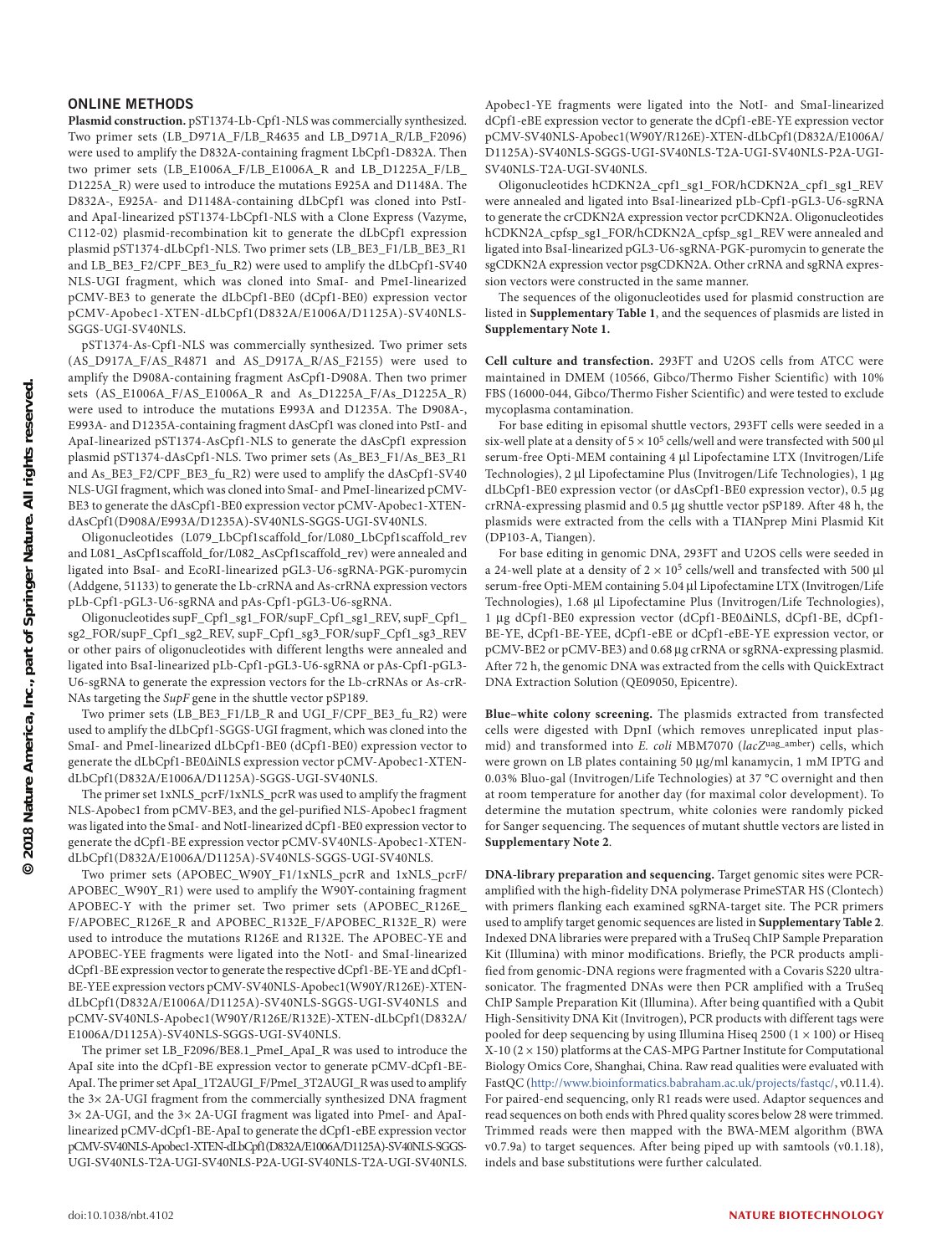**Indel-frequency calculation.** For Cpf1, indels were estimated in the aligned regions spanning from 3 nt upstream to 48 nt downstream of PAM sites (55 bp). For Cas9, indels were estimated in the aligned regions spanning from 8 nt upstream of the target site to 19 nt downstream of PAM sites (50 bp). Indel frequencies were subsequently calculated by dividing reads containing at least one inserted and/or deleted nucleotide by all the mapped reads at the same region. Counts of indel-containing reads and total mapped reads are listed in **Supplementary Table 3**.

**Base-substitution calculation.** Base substitutions were selected at each position of the examined sgRNA- (or crRNA-) target sites that mapped with at least 1,000 independent reads, and obvious base substitutions were observed at only the targeted base-editing sites. Counts of reads for each base and total reads are listed in **Supplementary Table 4**. Base-substitution frequencies were calculated by dividing base-substitution reads by total reads.

**Statistical analysis.** *P* values were calculated with one-tailed Student's *t* tests.

**Life Sciences Reporting Summary.** Further information on experimental design is available in the **Life Sciences Reporting Summary**.

**Data availability.** The deep-sequencing data from this study have been deposited in the NCBI Gene Expression Omnibus (accession no. [GSE110136](https://www.ncbi.nlm.nih.gov/geo/query/acc.cgi?acc=GSE110136)) and the National Omics Data Encyclopedia (accession no. [NODEP00371765\)](http://www.biosino.org/node/project/detail/NODEP00371765/). The data sets used in this study are provided in **Supplementary Tables 3** and **4**.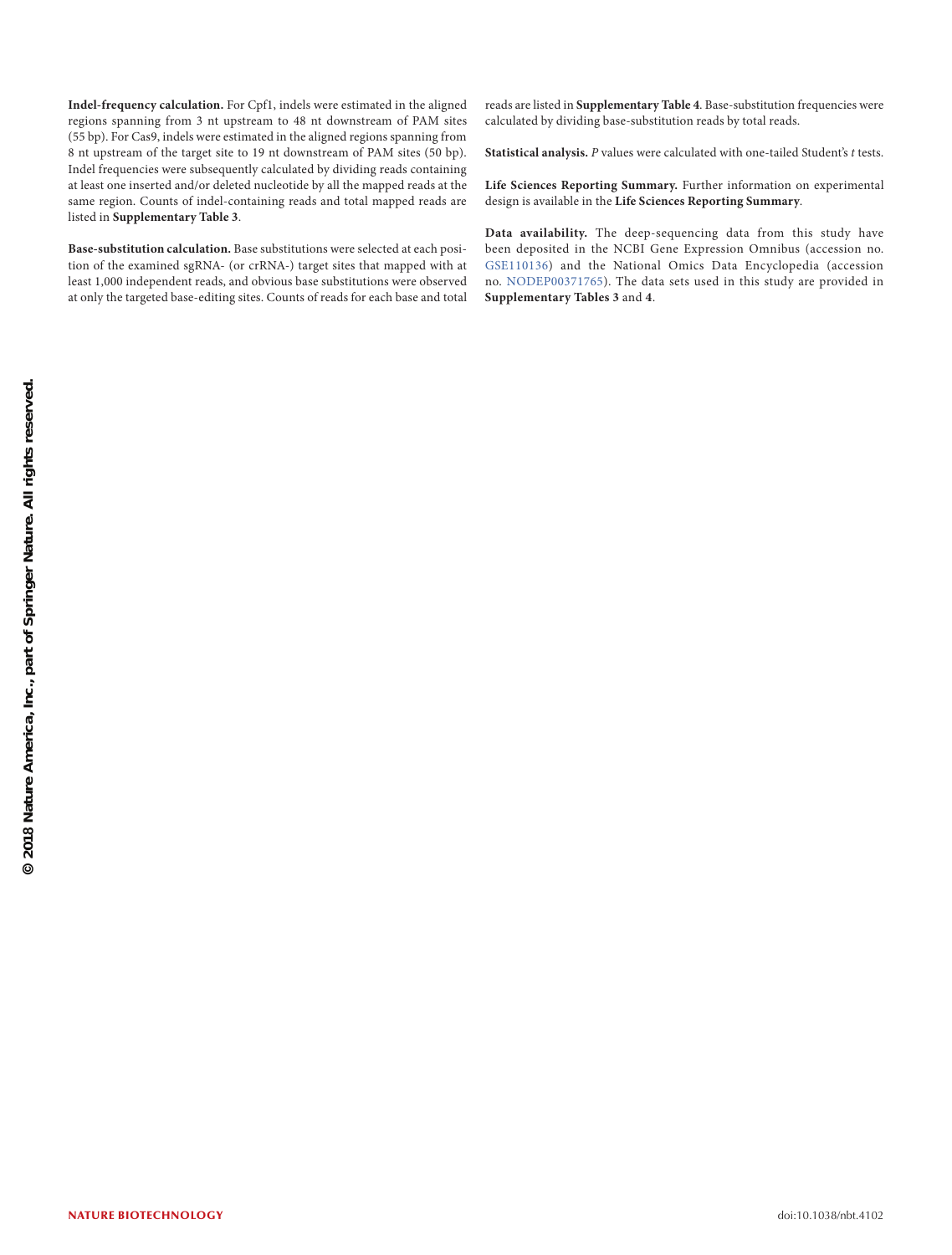# natureresearch

Corresponding author(s): Xingxu Huang, Li Yang, Jia Chen

Thitial submission  $\Box$  Revised version  $\Box$  Final submission

# Life Sciences Reporting Summary

Nature Research wishes to improve the reproducibility of the work that we publish. This form is intended for publication with all accepted life science papers and provides structure for consistency and transparency in reporting. Every life science submission will use this form; some list items might not apply to an individual manuscript, but all fields must be completed for clarity.

For further information on the points included in this form, see Reporting Life Sciences Research. For further information on Nature Research policies, including our data availability policy, see Authors & Referees and the Editorial Policy Checklist.

# **Experimental design**

|     | 1. Sample size                                                                                                                                                                                 |                                                                                                                                                              |
|-----|------------------------------------------------------------------------------------------------------------------------------------------------------------------------------------------------|--------------------------------------------------------------------------------------------------------------------------------------------------------------|
|     | Describe how sample size was determined.                                                                                                                                                       | No statistical methods were used to predetermine sample size. More than twelve<br>target sites were tested in this study, which was sufficient in the field. |
|     | 2. Data exclusions                                                                                                                                                                             |                                                                                                                                                              |
|     | Describe any data exclusions.                                                                                                                                                                  | No data were excluded                                                                                                                                        |
|     | 3. Replication                                                                                                                                                                                 |                                                                                                                                                              |
|     | Describe whether the experimental findings were<br>reliably reproduced.                                                                                                                        | The experimental findings in all figures were reproduced successfully                                                                                        |
|     | 4. Randomization                                                                                                                                                                               |                                                                                                                                                              |
|     | Describe how samples/organisms/participants were<br>allocated into experimental groups.                                                                                                        | Samples were not randomized                                                                                                                                  |
|     | 5. Blinding                                                                                                                                                                                    |                                                                                                                                                              |
|     | Describe whether the investigators were blinded to<br>group allocation during data collection and/or analysis.                                                                                 | The investigators were not blinded to group allocation                                                                                                       |
|     | Note: all studies involving animals and/or human research participants must disclose whether blinding and randomization were used.                                                             |                                                                                                                                                              |
|     | 6. Statistical parameters                                                                                                                                                                      |                                                                                                                                                              |
|     | For all figures and tables that use statistical methods, confirm that the following items are present in relevant figure legends (or in the<br>Methods section if additional space is needed). |                                                                                                                                                              |
| n/a | Confirmed                                                                                                                                                                                      |                                                                                                                                                              |
|     | The exact sample size (n) for each experimental group/condition, given as a discrete number and unit of measurement (animals, litters, cultures, etc.)                                         |                                                                                                                                                              |

 $[\times]$  A statement indicating how many times each experiment was replicated

The statistical test(s) used and whether they are one- or two-sided (note: only common tests should be described solely by name; more complex techniques should be described in the Methods section)

A description of any assumptions or corrections, such as an adjustment for multiple comparisons

 $\boxtimes$ The test results (e.g. *P* values) given as exact values whenever possible and with confidence intervals noted

 $\boxtimes$ A clear description of statistics including central tendency (e.g. median, mean) and variation (e.g. standard deviation, interquartile range)

 $\boxtimes$ Clearly defined error bars

*See the web collection on statistics for biologists for further resources and guidance.*